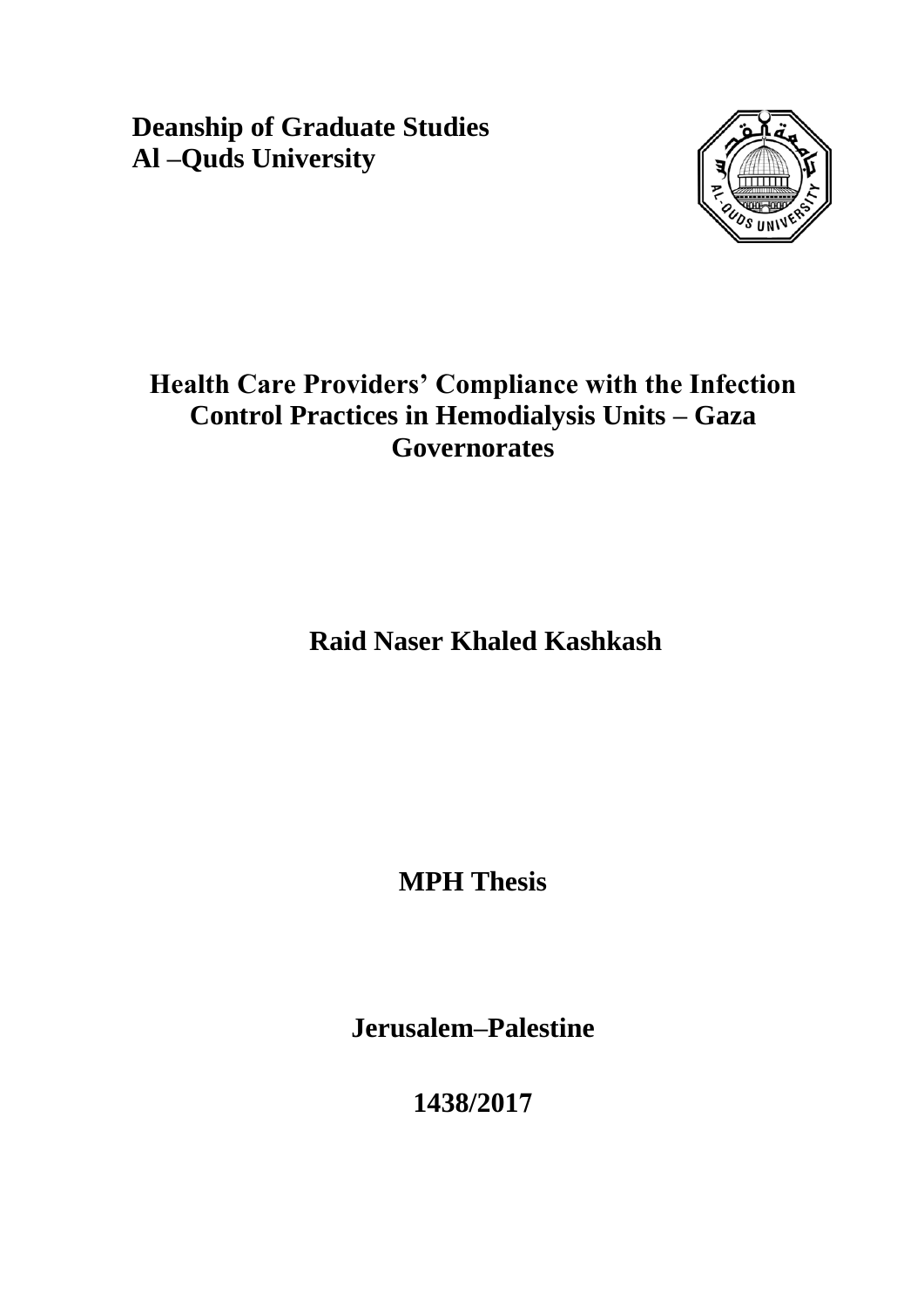## **Health Care Providers' Compliance with the Infection Control Practices in Hemodialysis Units – Gaza Governorates**

Submitted by:

# **Raid Naser Kashkash**

BSc. of Pharmacy

# **Supervisor: Dr. Ashraf Y. Eljedi** Associate Prof. in International Public Health

A Thesis Submitted in Partial Fulfillment of Requirements for the Degree of Master of Public Heath/Heath Management - Al-Quds University

# **1438 / 2017**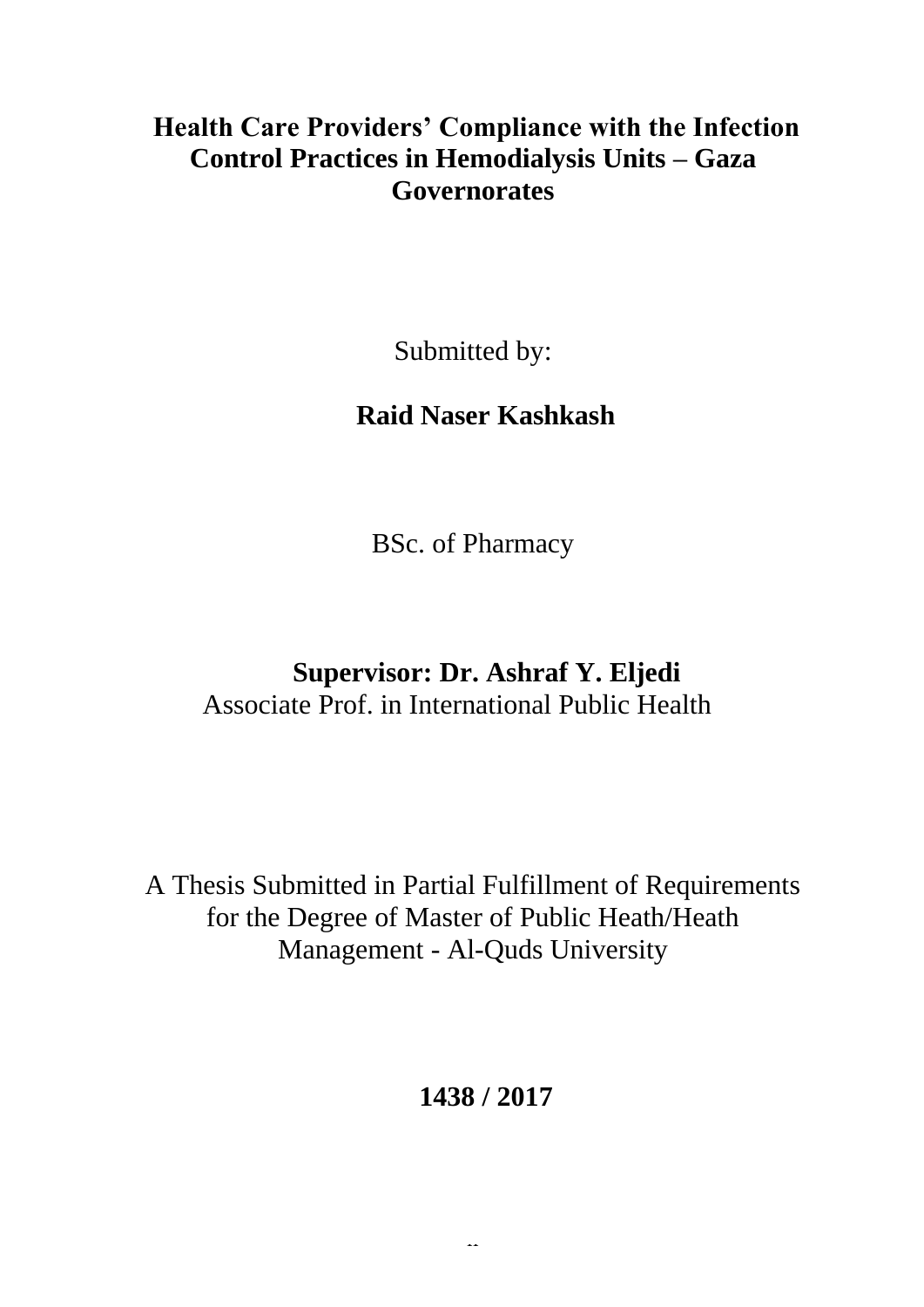**Al –Quds University Deanship of Graduate Studies School of Public Health** 



**Thesis Approval**

## **Health Care Providers' Compliance with the Infection Control Practices in Hemodialysis Units – Gaza Governorates**

Prepared by: Raid Naser Khaled Kashkash

Registration No.: 21310518

Supervisor: Dr. Ashraf Eljedi

Master thesis submitted and accepted, Date: / 5 / 2017

The names and signatures of examining committee members are as follow:

| 1. Head of committee: Dr. Ashraf Eljedi |                                                      | Signature |
|-----------------------------------------|------------------------------------------------------|-----------|
|                                         | 2. Internal examiner: Dr. Bassam Abu Hamad Signature |           |
|                                         | 3. External examiner: Dr. Yousef EL Jaish            | Signature |

**Jerusalem- Palestine**

**1438 / 2017**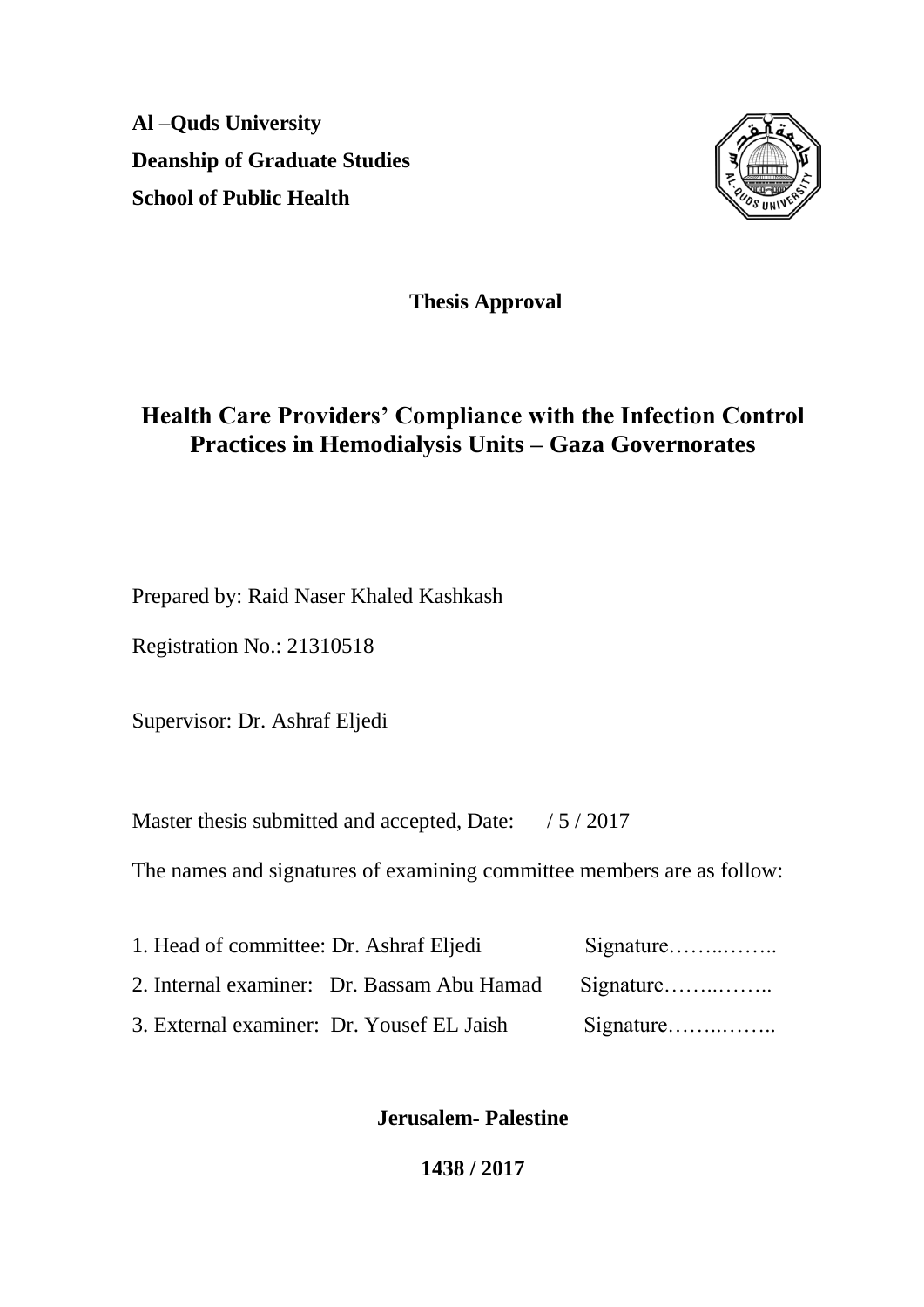## **Dedication**

*To my mother and father to whom I owe my life and success To my dear wife who has been a great source of motivation and inspiration. To my daughters and son for their encouraging smiles To my brothers and sisters To my friends To my colleagues And To everyone who contributed to make this study a reality* 

Raid Naser Khaled Kashkash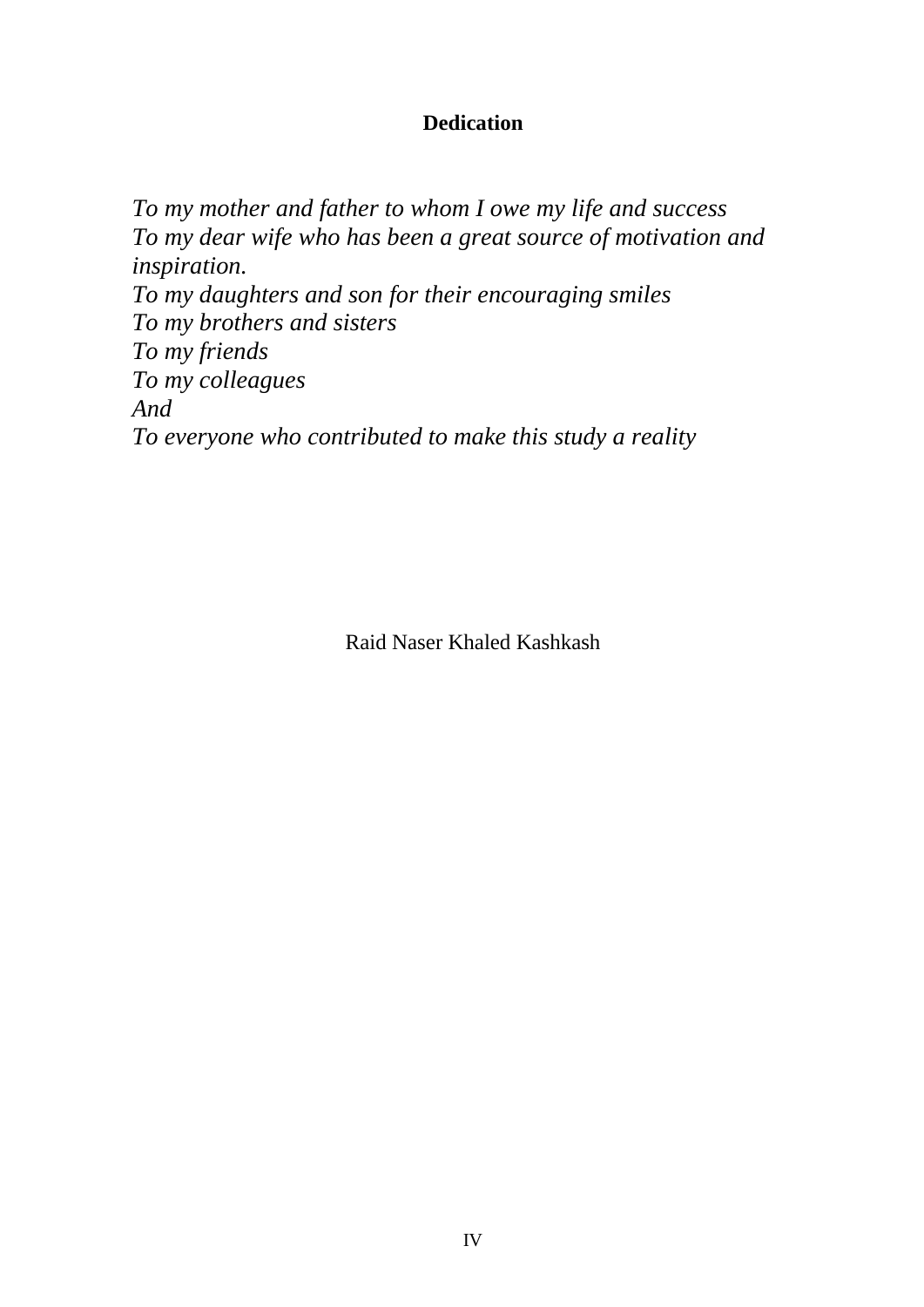### <span id="page-4-0"></span>**Declaration**

I certify that this thesis submitted for the degree of master is the result of my own research, except where otherwise acknowledged, and that this thesis or any of its parts has not been submitted for higher degree to any other university or institution.

Signed:

Date: /05/2017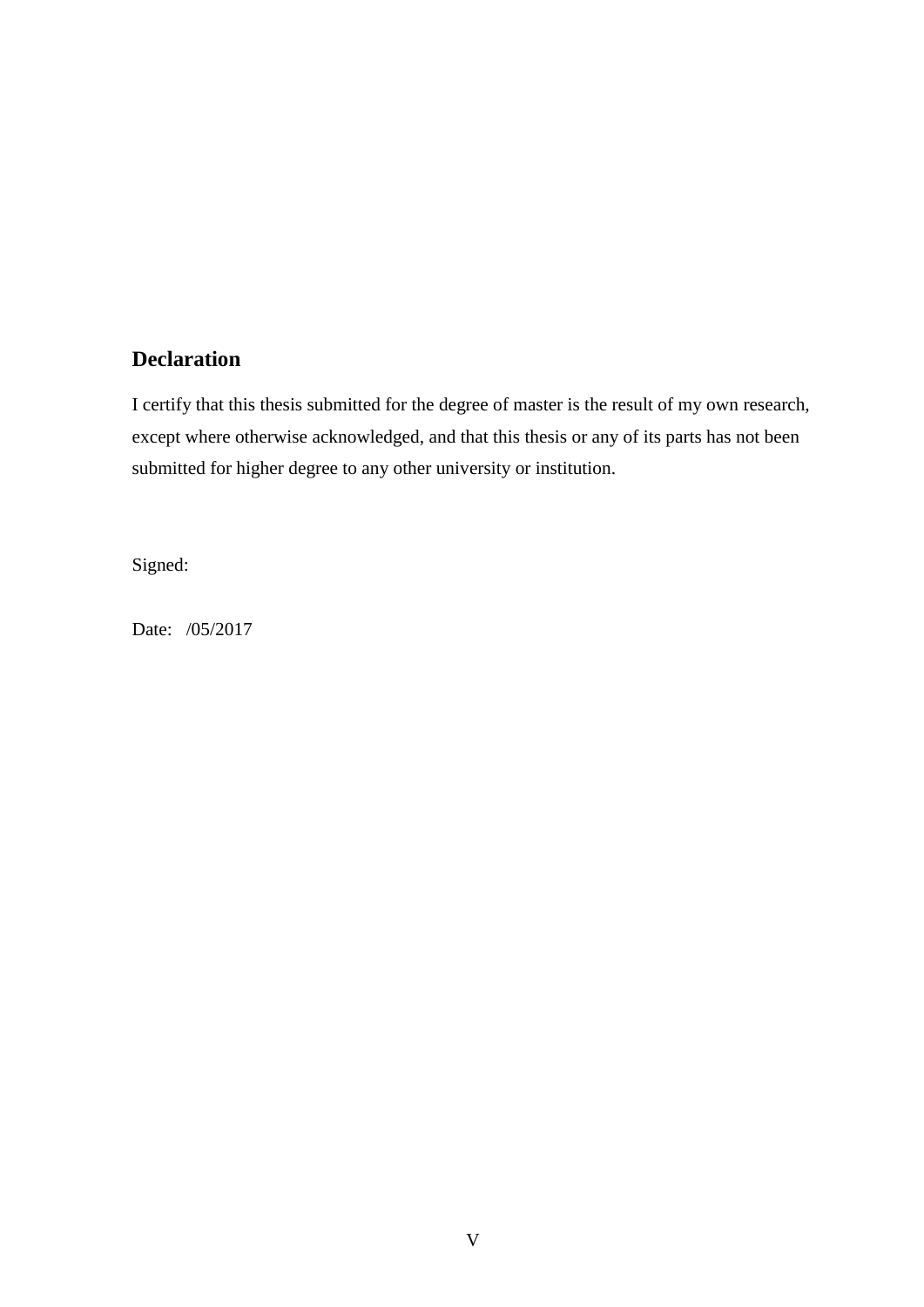#### **Acknowledgement**

This thesis would not have been possible without the guidance and help of several individuals who contributed and extended their valuable assistance in the completion of this study. My high recognition and appreciations is due to **Dr. Ashraf Eljedi** for his support and guidance.

• I am grateful for **Dr. Bassam Abu Hamad** and **Dr. Yahia Abed**.

• Deep thanks to my family who supported me, especially my parents, and my wife.

• Many thanks go to my dear friends **Dr. Ahmed El- Khoudry**, **Dr. Zakari Abu Qamar**, and **Dr. Mohmmed Tabash**.

• Many thanks go to my colleagues who worked with the research as volunteer assistants for their efforts in collecting data and questionnaires, and to experts who provided valuable notes to study tools.

• Lastly, many thanks are due to health care providers who participated in the study and without them this work could not be completed.

The researcher would like to thank colleagues at Al Shifa hospital, colleagues at Nasser hospital, colleagues at Al-Najjar hospital, colleagues at Al Aqsa hospital, and colleagues at Al- Rantisi hospital for their active support for this research in facilitation of data collection.

Raid Naser Khaled Kashkash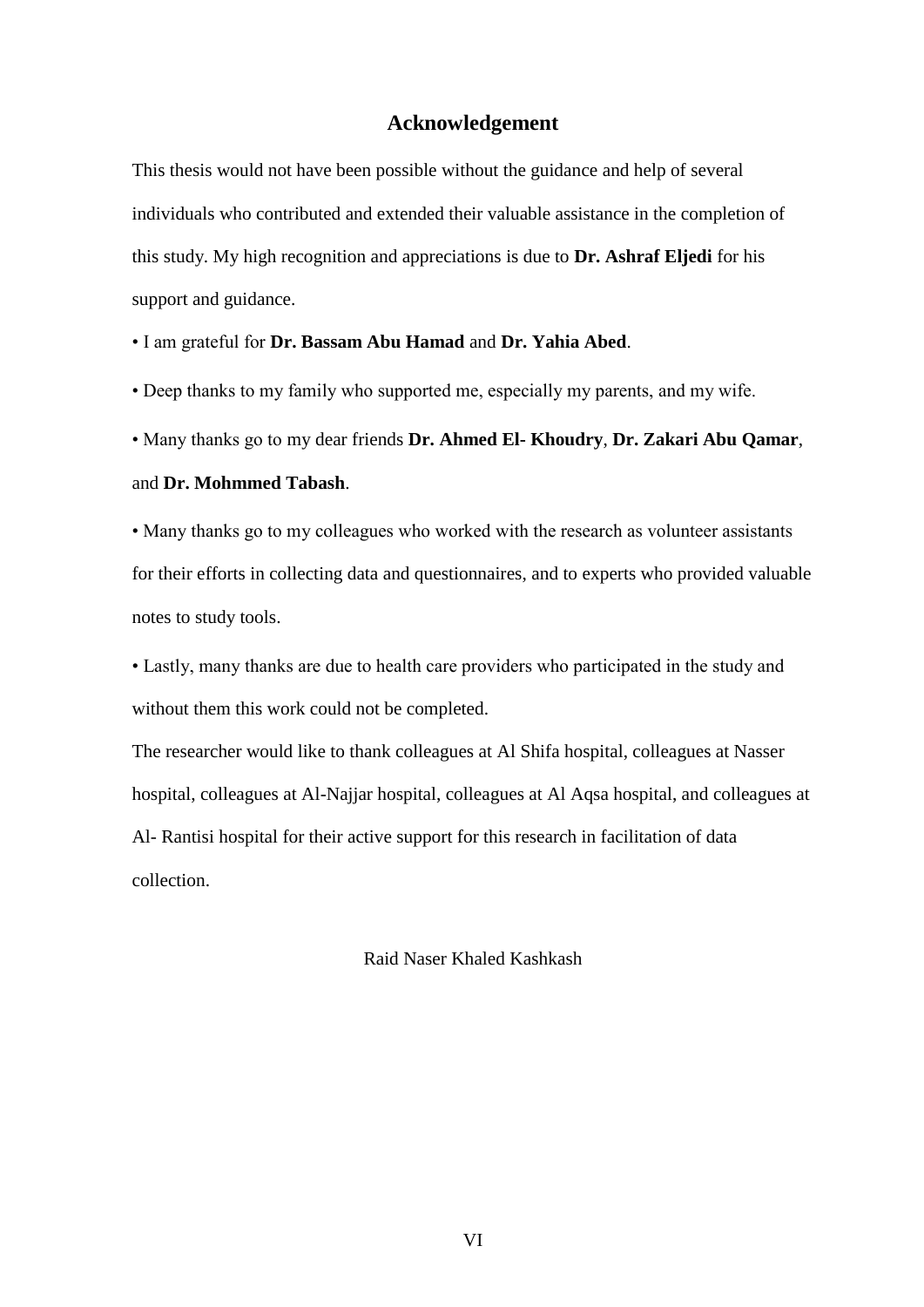#### **Abstract**

<span id="page-6-0"></span>*Health care Associated Infections are the most frequent adverse event in health care delivery, which lead to significant mortality and financial loss for health systems. The overall aim of the study was to assess the health care providers' compliance with infection control practices in the hemodialysis units in order to decrease mortality and morbidity of both patients and health care providers in the Gaza Governorates. The design of this study is a cross sectional: quantitative and qualitative analytical design with census sample. The data were collected using four tools: well-structured self-administered questionnaire; observational checklist for health care providers practice; observational checklist for physical environment assessment; and focus group. In total, 77 questionnaires were collected, 228 practice observational checklists, 5 physical environment observational checklists, and one focus group. Findings of the study revealed that 85.7% of the study participants were males; the majority of study populations were married (93.5%); 24.7% were physicians and 75.3% were nurses. The study showed that the majority (91.88%) of the study participants agreed on the importance and necessity of Infection Prevention and Control protocol for the services provided in the hemodialysis unit. The majority of the study participants neither had adequate training (70.13%) nor had adequate knowledge (55.84%) about the Infection Prevention and Control protocol. The study findings revealed that hospital management does not efficiently exercising its role in encouraging health care providers to be compliant with Infection Prevention and Control protocol. The findings of the self-administered questionnaire showed that: the compliance with wearing uniform was 83.11%; hand washing score was 72.54%; wearing gloves score was 82.14%; using antiseptic and disinfectant score was 77.01%; and safe work practices 41.88% while the observed practices showed that: wearing uniform practices was 71.5%; hand washing was 52.24%; wearing gloves was 92.84%; using antiseptic and disinfectant was 67.11%; and safe work practices was 75.33%. Moreover, the study revealed that 55.8% of the health care providers were exposed to an injury from used needles or sharp medical instruments. Additionally, the study found that only 67.5% of the health care providers working in the hemodialysis unit received the recommended three doses of hepatitis B vaccine. Finally, the study showed that the study participants recognized insufficient time, lack of required supplies, lack of knowledge and education, lack of job satisfaction, inadequate training program and lack of updated information, lack of guidelines from colleagues and superior, absence of accountability and feedback from administration, and high workload as the main barriers for good compliance with Infection Prevention and Control protocol in the hemodialysis units. The above mentioned findings were consistent with that of the focus group. Additionally, it highlighted the presence of conflict in hepatitis B post vaccination testing and factors that hinder the establishment of national infection control protocol. There is a need to adopt a Palestinian Infection Prevention and Control protocol special for hemodialysis unit; to implement a continuous education and training programs for healthcare staff concerning Infection Prevention and Control protocol; to disseminate printed and softcopies copies of the Infection Prevention and Control protocol; to activate the monitoring role of auditing system to improve health care providers' compliance with Infection Prevention and Control protocol.*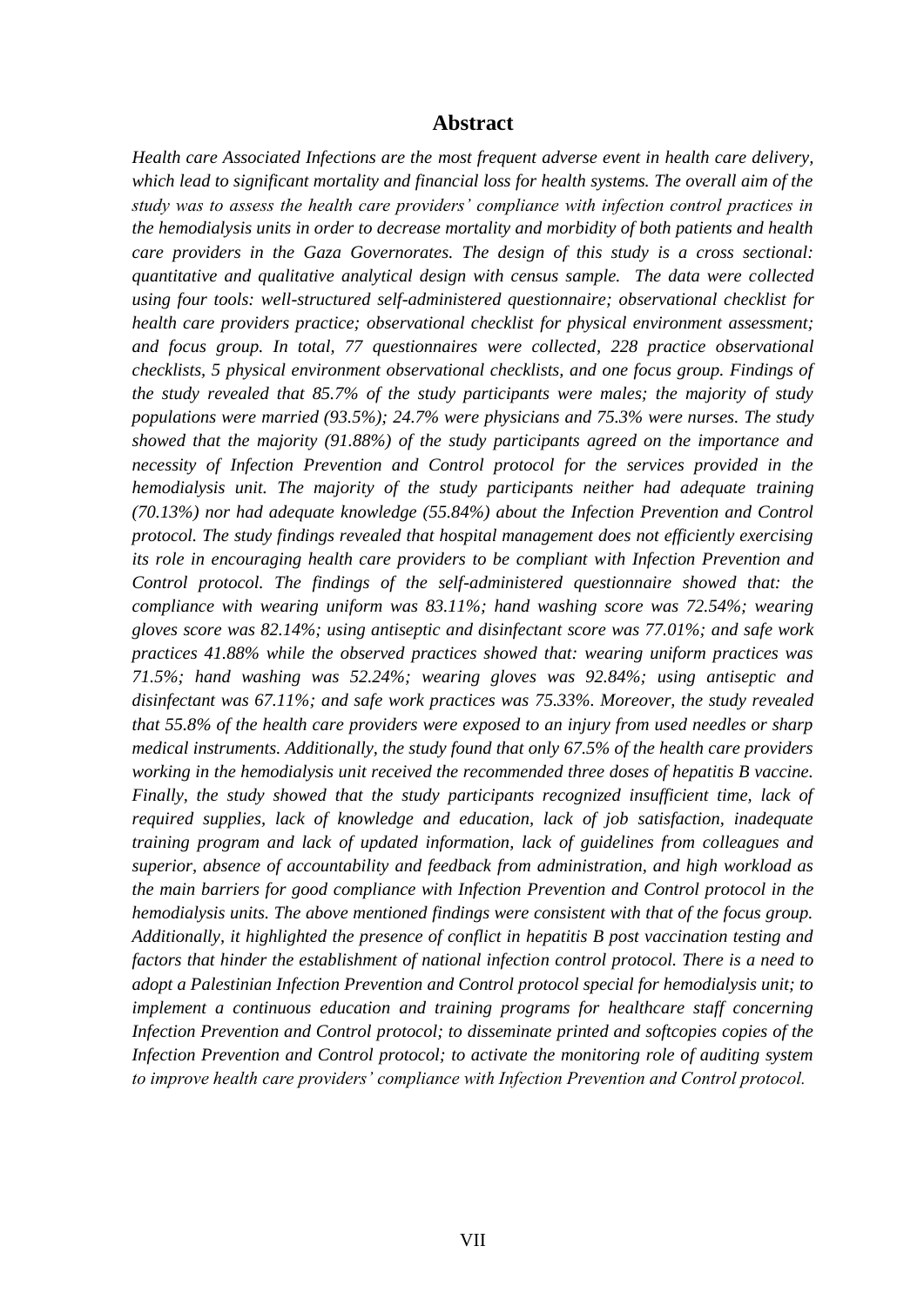## **Table of Contents**

| 1.6                    |   |
|------------------------|---|
|                        |   |
|                        |   |
|                        |   |
|                        |   |
|                        |   |
|                        |   |
| 1.9                    |   |
| 1.10 Health Indicators | 9 |
|                        |   |
|                        |   |
|                        |   |
|                        |   |
|                        |   |
|                        |   |
|                        |   |
|                        |   |
|                        |   |
|                        |   |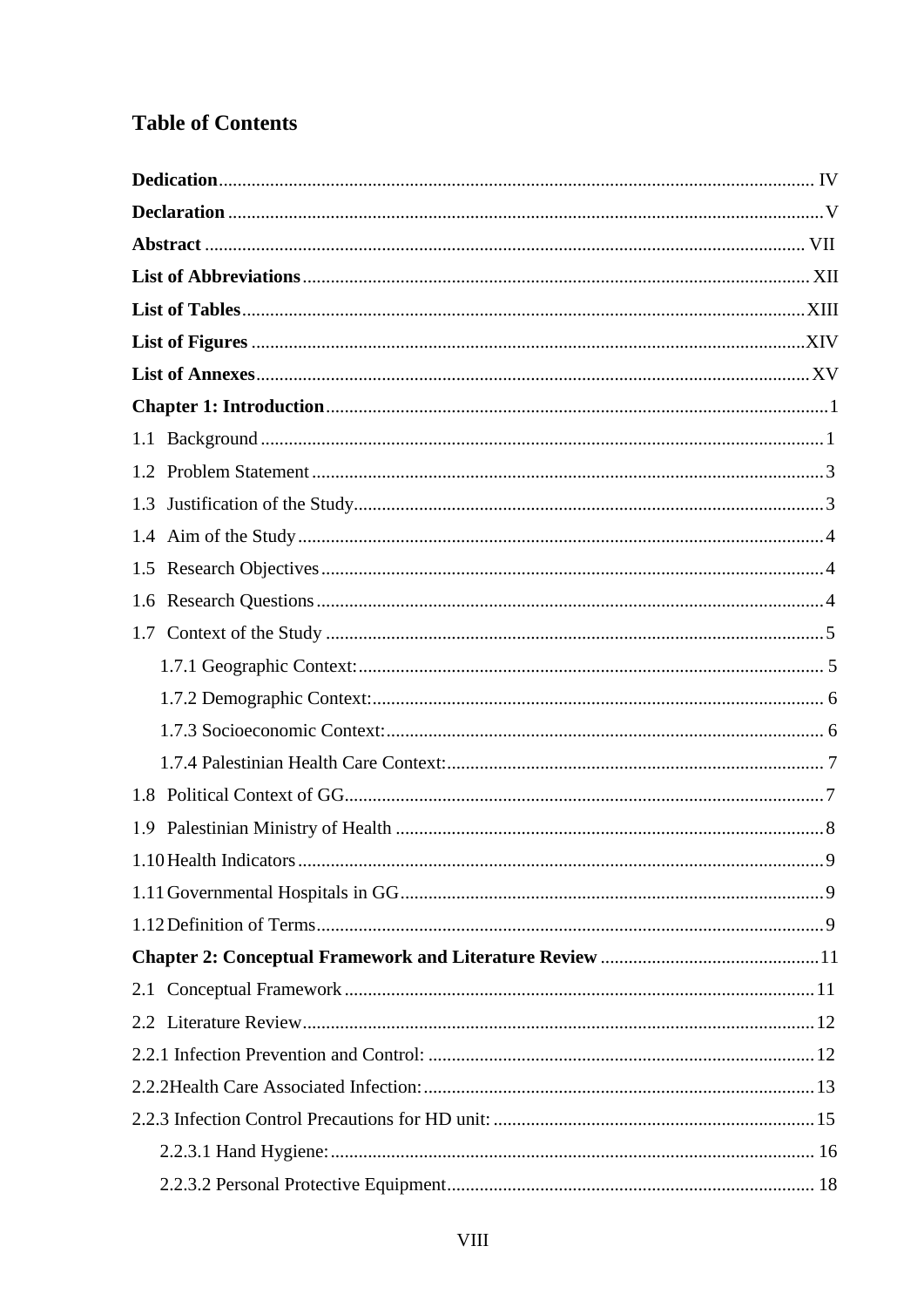| 2.2.3.3.1 Cleaning and Disinfection of External Surfaces of HD Machines:  22  |  |
|-------------------------------------------------------------------------------|--|
| 2.2.3.3.2 Disinfection of the Internal Fluid Pathway of HD Machines 22        |  |
|                                                                               |  |
| 2.2.3.3.4 Handling of Disposable Supplies and Reusable Items in HD Units:  23 |  |
|                                                                               |  |
|                                                                               |  |
|                                                                               |  |
|                                                                               |  |
| 2.2.4 Assessment of the Compliance to Infection Prevention and Control:  29   |  |
|                                                                               |  |
|                                                                               |  |
|                                                                               |  |
|                                                                               |  |
|                                                                               |  |
|                                                                               |  |
|                                                                               |  |
| 3.3                                                                           |  |
|                                                                               |  |
|                                                                               |  |
|                                                                               |  |
|                                                                               |  |
|                                                                               |  |
|                                                                               |  |
| 3.8                                                                           |  |
|                                                                               |  |
|                                                                               |  |
|                                                                               |  |
|                                                                               |  |
|                                                                               |  |
|                                                                               |  |
|                                                                               |  |
|                                                                               |  |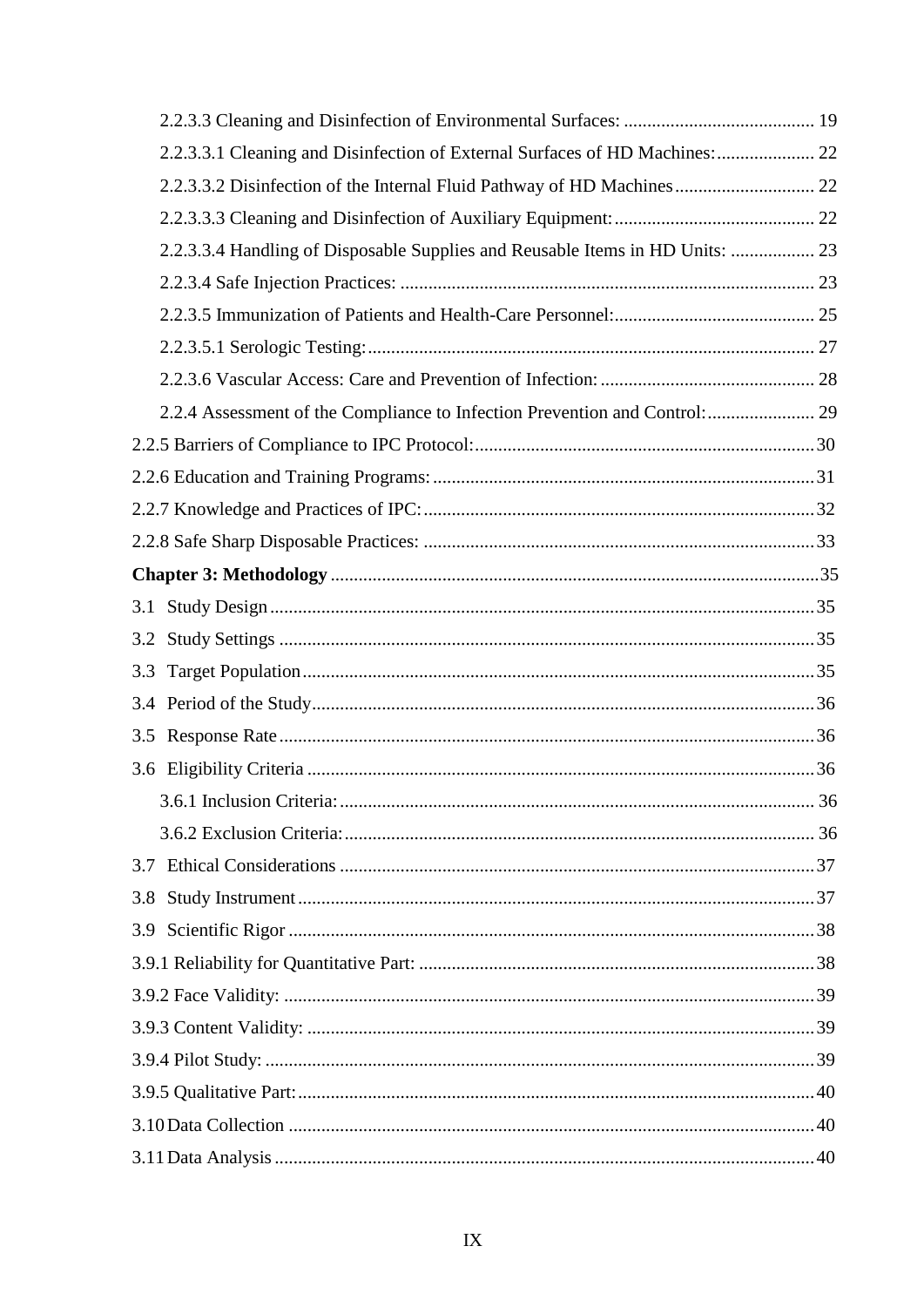| 4.1.2 Distribution of Study Population according to Actual Salary:  45 |    |
|------------------------------------------------------------------------|----|
|                                                                        |    |
|                                                                        |    |
|                                                                        |    |
|                                                                        |    |
|                                                                        |    |
|                                                                        |    |
|                                                                        |    |
|                                                                        |    |
|                                                                        |    |
|                                                                        |    |
|                                                                        |    |
|                                                                        |    |
|                                                                        |    |
|                                                                        |    |
|                                                                        |    |
| 4.1.6.10 Sterility of Instruments and Invasive Procedures:             | 61 |
|                                                                        |    |
|                                                                        |    |
|                                                                        |    |
|                                                                        |    |
|                                                                        |    |
|                                                                        |    |
|                                                                        |    |
|                                                                        |    |
|                                                                        |    |
|                                                                        |    |
|                                                                        |    |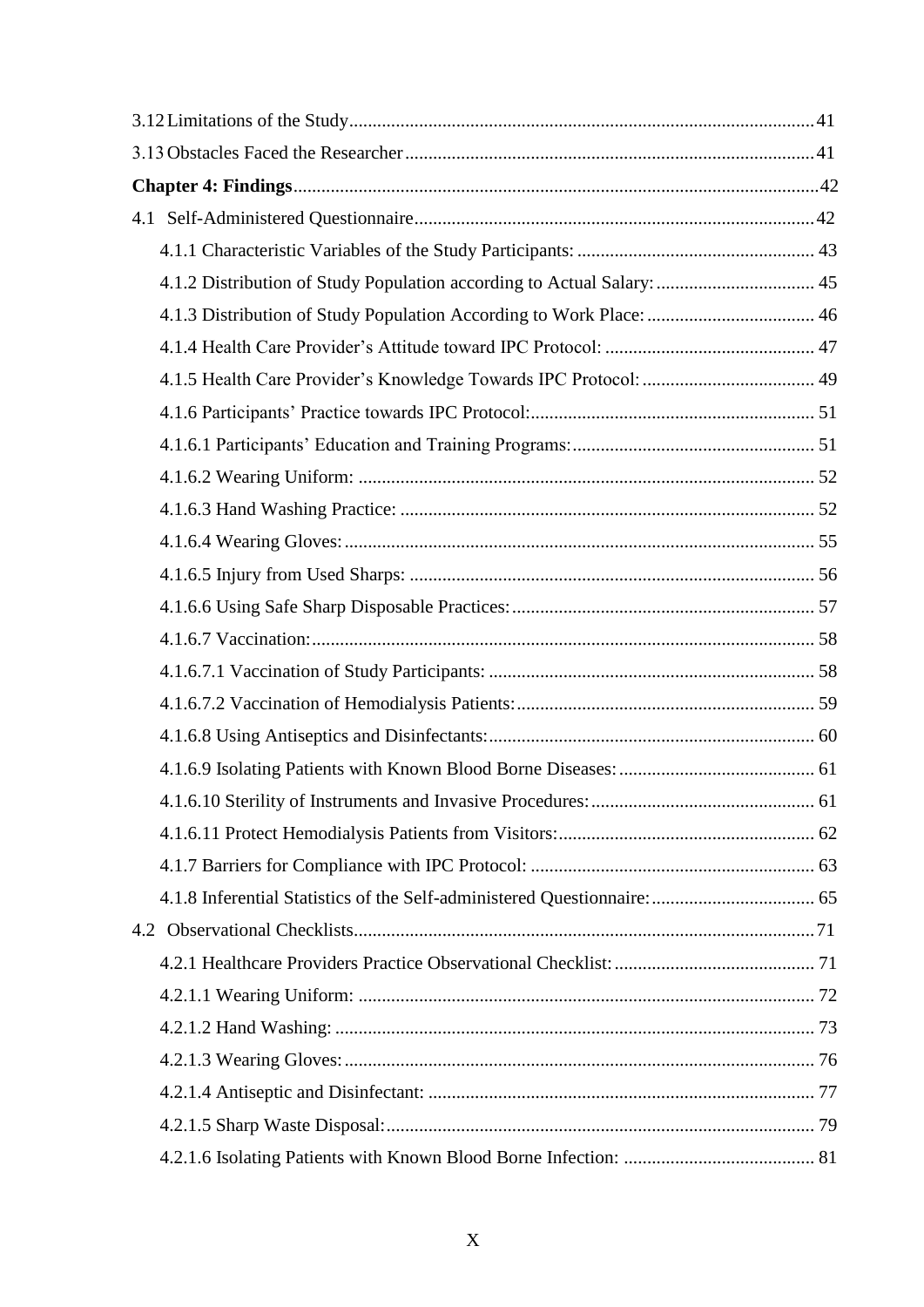<span id="page-10-0"></span>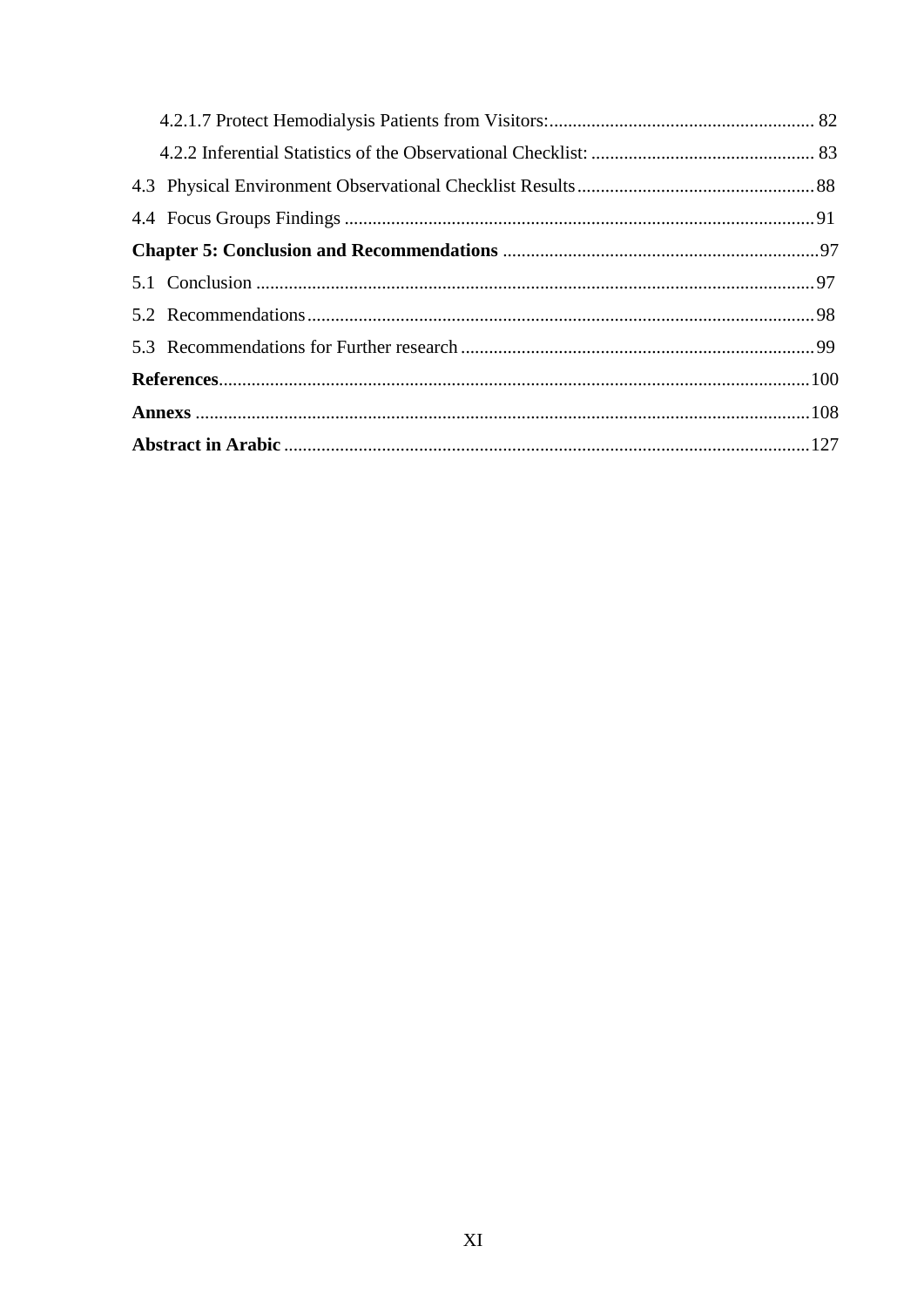## **List of Abbreviations**

<span id="page-11-0"></span>

| <b>APIC</b>  | Association For Professionals In Infection Control And Epidemiology  |
|--------------|----------------------------------------------------------------------|
| <b>BBV</b>   | <b>Blood Borne Virus</b>                                             |
| <b>CDC</b>   | <b>Centers For Disease Control And Prevention</b>                    |
| GG           | <b>Gaza Governorates</b>                                             |
| HCP's        | <b>Health Care Providers</b>                                         |
| HD           | Hemodialysis                                                         |
| <b>HBV</b>   | Hepatitis B Virus                                                    |
| <b>HCV</b>   | Hepatitis C Virus                                                    |
| HAI          | <b>Hospital Associated Infections</b>                                |
| IC           | <b>Infection Control</b>                                             |
| <b>IPC</b>   | <b>Infection Prevention and Control</b>                              |
| MoH          | Ministry Of Health                                                   |
| <b>MROs</b>  | Multi-Resistant Organisms                                            |
| <b>NGOs</b>  | Non-Governmental Organization                                        |
| <b>OCHA</b>  | United Nations Office for the Coordination of Humanitarian Affairs   |
| <b>PCBS</b>  | <b>Palestinian Central Bureau Of Statistics</b>                      |
| <b>PLO</b>   | Palestinian Liberation Organization                                  |
| <b>PNA</b>   | Palestinian National Authority                                       |
| <b>PHC</b>   | Primary Health Care                                                  |
| <b>UNRWA</b> | United Nations Relief and Works Agency for Palestine Refugees in the |
|              | <b>Near East</b>                                                     |
| <b>WB</b>    | <b>West Bank Governorates</b>                                        |
| <b>WHO</b>   | World Health Organization                                            |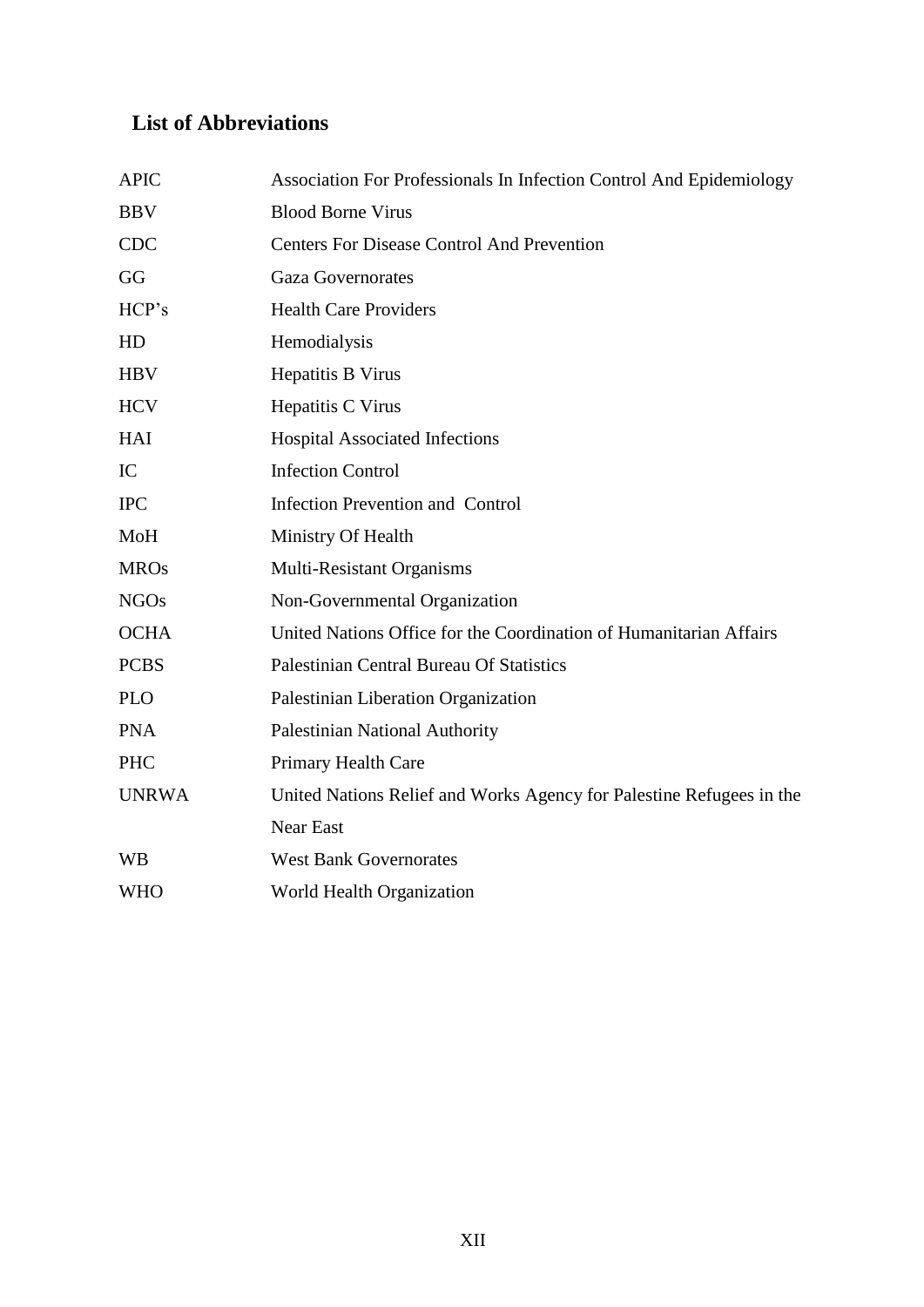### **List of Tables**

- Table (4.1) Distribution of the study participants by characteristics variables
- Table (4.2) Distribution of study population according to actual salary
- Table (4.3) Respondents' attitude towards infection prevention and control
- Table (4.4) Participants knowledge towards IPC protocol
- Table (4.5) Respondents' education and training towards IPC
- Table (4.6) Respondents' hand wash practice towards IPC
- Table (4.7) Respondents' wearing gloves practice towards IPC
- Table (4.8) Respondents' compliance towards safe sharp disposable practice
- Table (4.9) Study Participant vaccination for HB
- Table (4.10) Hemodialysis patients' vaccination for HB
- Table (4.11) Participants compliance toward using antiseptics
- Table (4.12) Inferential statistics related to hospitals in the self-administered questionnaire findings
- Table (4.13) Inferential statistics related to the occupation in the self-administered questionnaire findings
- Table (4.14) Study participants hand washing practice compliance according to the observational checklist
- Table (4.15) Study participants wearing gloves practice compliance according to the observational checklist
- Table (4.16) Compliance of using antiseptics and disinfectants in the HD units
- Table (4.17) Study participants Sharp waste disposal practice compliance according to the observational checklist
- Table (4.18) Inferential statistics related to hospitals in the observational checklist reported practice
- Table (4.19) Inferential statistics related to occupation in the observational checklist reported practice
- Table (4.20) Assessment of HD units infrastructure fitness
- Table (4.21) Availability of IPC protocol resources in the HD units
- <span id="page-12-0"></span>Table (4.22) HD unit cleanness level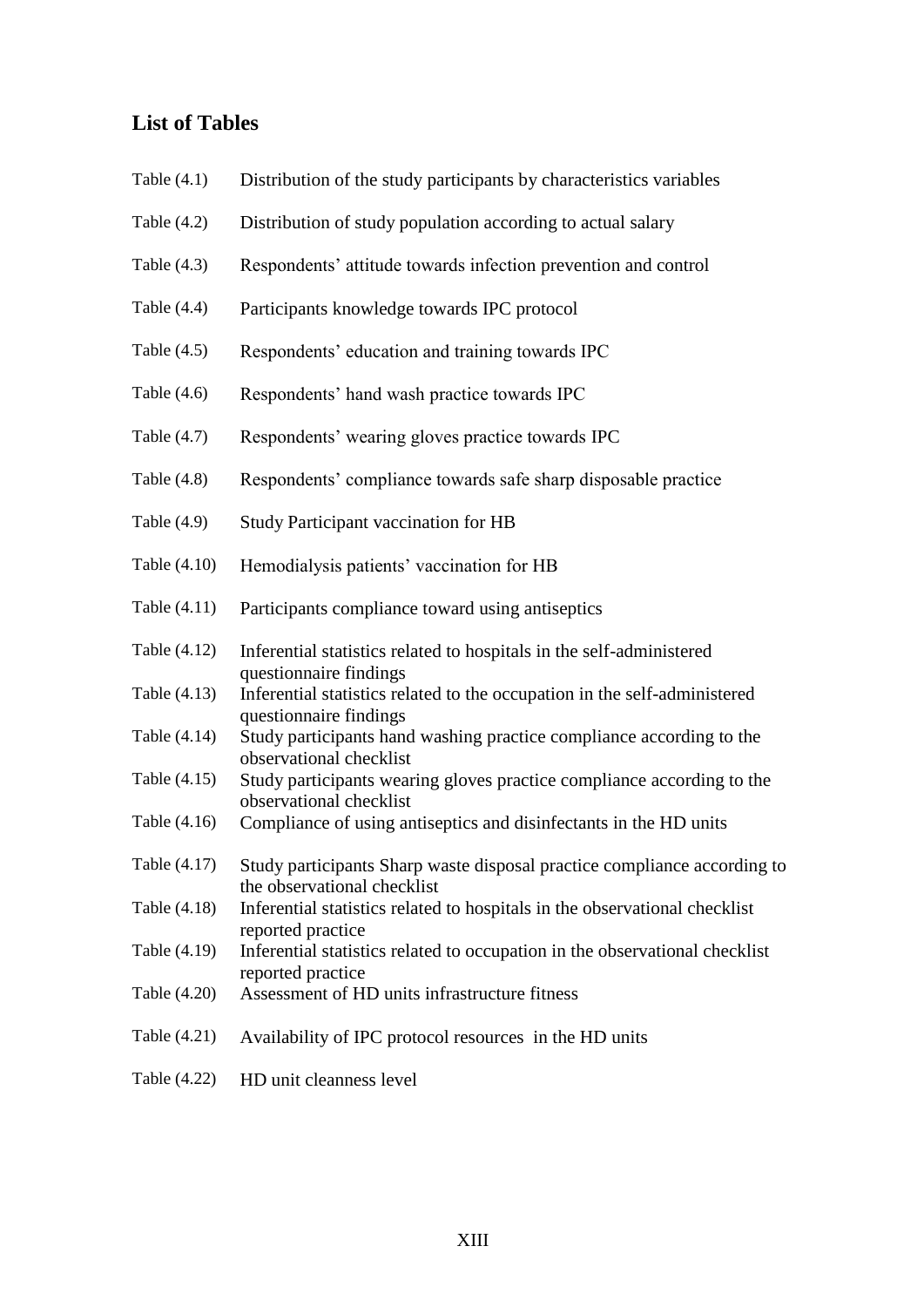## **List of Figures**

<span id="page-13-0"></span>

| Figure $(2.1)$  | Conceptual framework for the study self-developed                                               |
|-----------------|-------------------------------------------------------------------------------------------------|
| Figure $(4.1)$  | Distribution of the study participants by Gender                                                |
| Figure $(4.2)$  | Distribution of study population according to place and type of work                            |
| Figure $(4.3)$  | Distribution of participants' commitment to wear uniform during<br>working time                 |
| Figure $(4.4)$  | Distribution of participants' injury during working time                                        |
| Figure $(4.5)$  | Distribution of isolation of patients with known blood borne diseases                           |
| Figure $(4.6)$  | Distribution of study participants practice in protection of patients from<br>visitors          |
| Figure $(4.7)$  | Barriers for IPC protocol compliance                                                            |
| Figure $(4.8)$  | Distribution of participants' commitment to wear uniform during<br>working time                 |
| Figure $(4.9)$  | Distribution of study participant and isolation of patients with known<br>blood borne infection |
| Figure $(4.10)$ | Distribution of study participants regarding protection of patients from<br>visitors            |
| Figure $(4.11)$ | Physical Environment Fitness Score at Hospitals                                                 |